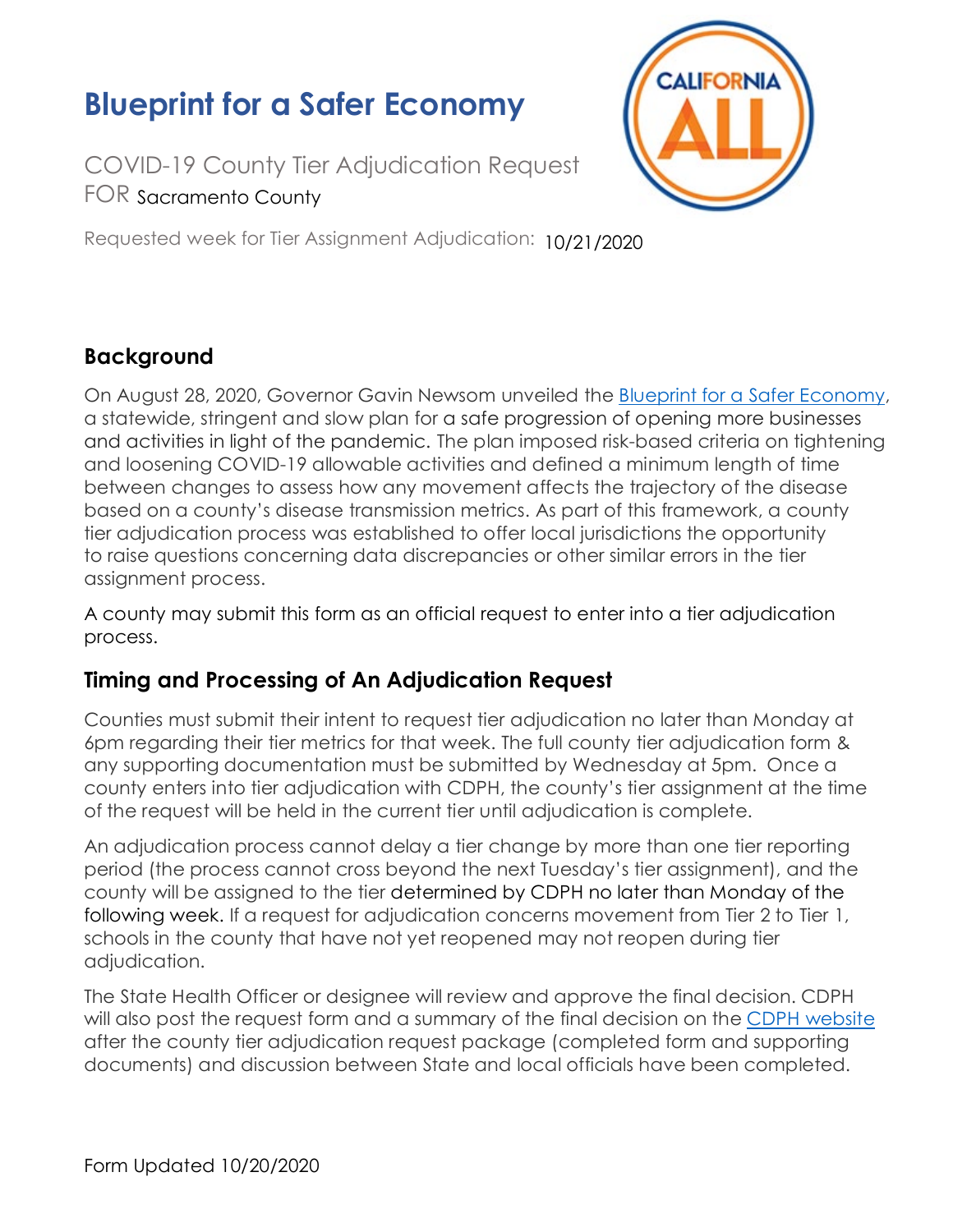### **Reason for Adjudication Request- select all that apply and provide an explanation:**

- ☐ **DATA DISCREPANCY**: Using similar methodology for calculating the blueprint metrics, the county identifies a discrepancy between state and local data.
	- Does the discrepancy pertain to adjusted case rate, test positivity or both?
	- Please describe any additional detail pertaining to the discrepancy.
		- o If the data discrepancy involves non-ELR data, please refer to Appendix A for instructions on the format and information that should be included as supporting documentation.

Please enter relevant information for States consideration

The data discrepancy pertains to both the adjusted case rate and the positivity rate. However, the discrepancy in the adjusted case rate is what has pushed Sacramento County into Tier 1 for Disease Week 43 (Oct. 18 – Oct 24). The source of the discrepancy is at minimum 40 apparent false positive SARS-CoV-2 results during Disease Week 43. An unusually high number of positive PCR test results among asymptomatic individuals, including several staff at a long-term care facility, alerted the County to a potential problem with either the

## $\boxtimes$  Other additional justification to be considered:

Please provide relevant qualitative/contextual elements for the States consideration

The County is currently working with the State and StemExpress to investigate the source and extent of the problem with potential false positive SARS-CoV-2 test results, including performing confirmatory testing at the Sacramento County Public Health Laboratory on a random sampling of positive tests from StemExpress during Disease Week 45.

Tightening of restrictions back to Tier 1 would put an undue economic burden indicative of recent infection. Specimens are only retained by the laboratory for  $\mathcal{C}$ 

In addition to your county's completed COVID-19 COUNTY TIER ADJUDICATION FORM, please include:  $T_{\text{S}}$  include:  $T_{\text{S}}$  $\frac{1}{2}$ calmentes yest econty o comptence. County if we contribute to conduct the County also<br>see include:

- Supporting data documentation following the instructions in Appendix A
	- o How many separate documents will be provided, excluding this form, in connection with this request:  $\underline{1}$
	- $\,\circ\,\,$  Please list names of any files being provided to ensure we have everything you intend to have reviewed in connection with this request: transmission. If the County is required to return to Tier 1, there is also a possibility that it would be easily more campus into the choice movement of any more computed movement. upon its return, resulting in further confusion for  $\alpha$  and  $\alpha$  our results. The confusion for our residents.

"Tier-adjudication-summary-table - Sacrament County 11.5.2020"

A completed data summary table (see <u>Appendix A</u>)

Note: if a County is delayed in its submission of required information to inform the adjudication process, CDPH can elect to end or deny the adjudication request.

Form Updated 10/20/2020 county deviate  $\frac{10}{2}$  is deviated  $\frac{10}{2}$  is 10.00 and 7.2, we be two believe there is and 7.2, we be a set of  $\frac{10}{2}$  is an  $\frac{10}{2}$  is an  $\frac{10}{2}$  is an  $\frac{10}{2}$  is an  $\frac{10}{2}$  is an  $\frac{10}{2}$  is an  $s_{\rm F}$  is the County to remain in Tier 2.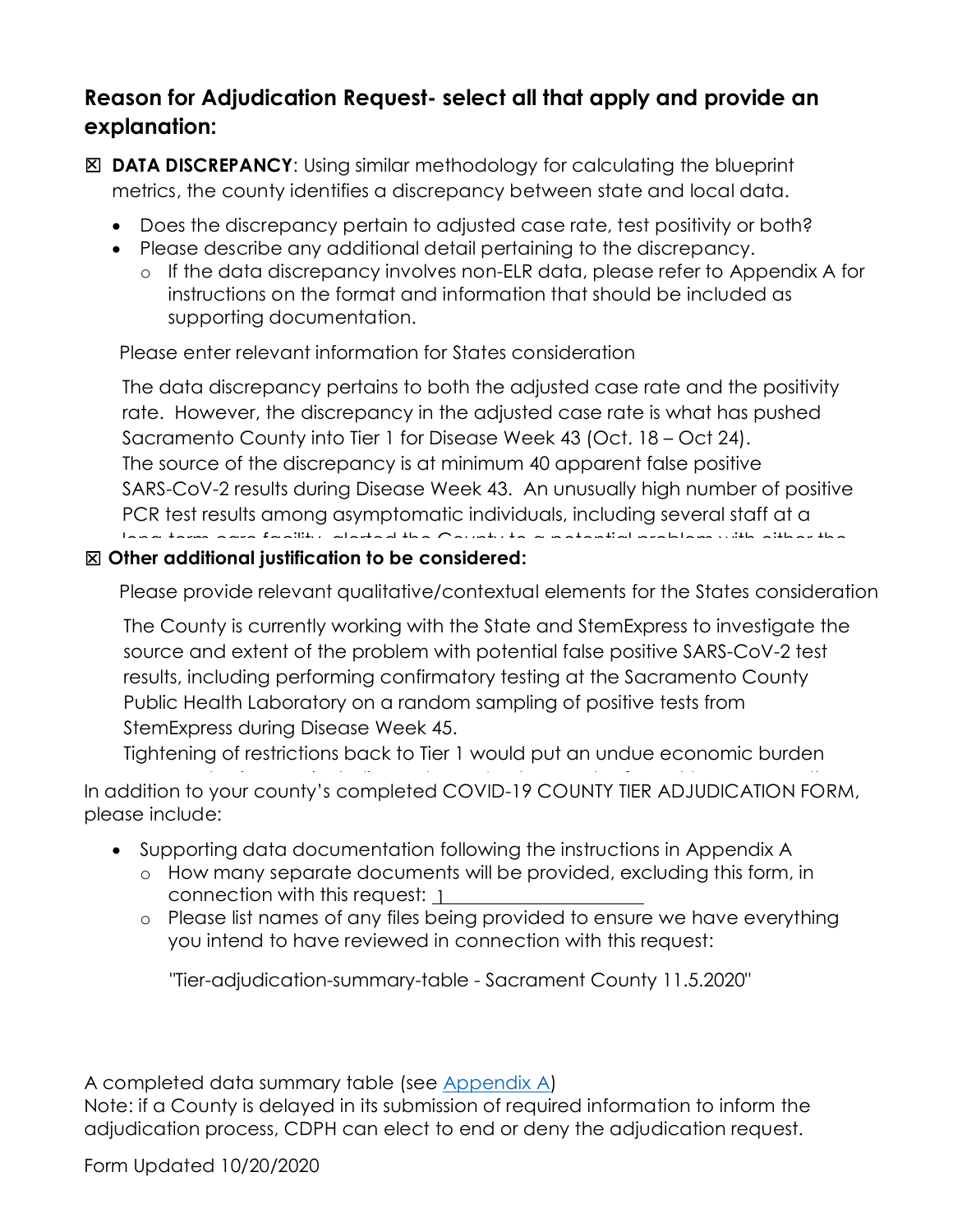#### **Instructions for submission:**

- 1. Submit request for tier adjudication to CDPH at [countytieradjudication@cdph.ca.gov](mailto:countytieradjudication@cdph.ca.gov) no later than Monday, 6pm.
- 2. Submit county tier adjudication form, data summary table, and supporting documents, as separate documents, to CDPH no later than by 5pm Wednesday (within 2 days after the request for tier adjudication was sent) at [countytieradjudication@cdph.ca.gov.](mailto:countytieradjudication@cdph.ca.gov)
- 3. Data file should be sent encrypted. Does not need to be in zipped files.

I hereby attest that I am duly authorized to sign and act on behalf of <u>Health Officer Dr. Olivia Kasirye \_\_\_</u>. I certify that the information provided in the county tier adjudication request is true, accurate and complete to the best of my knowledge. Jamie White

I understand and consent that the California Department of Public Health (CDPH) will post this information on the CDPH website and is public record.

Printed Name<u> Jamie White</u>

Signature

Date 11/5/2020

#### **CDPH Determination**

Position/Title DOC Incident Commander<br>Date <u>11/5/2020</u><br>**H Determination**<br>of Determination: <u>11/08/2020</u> Date of Determination: 11/08/2020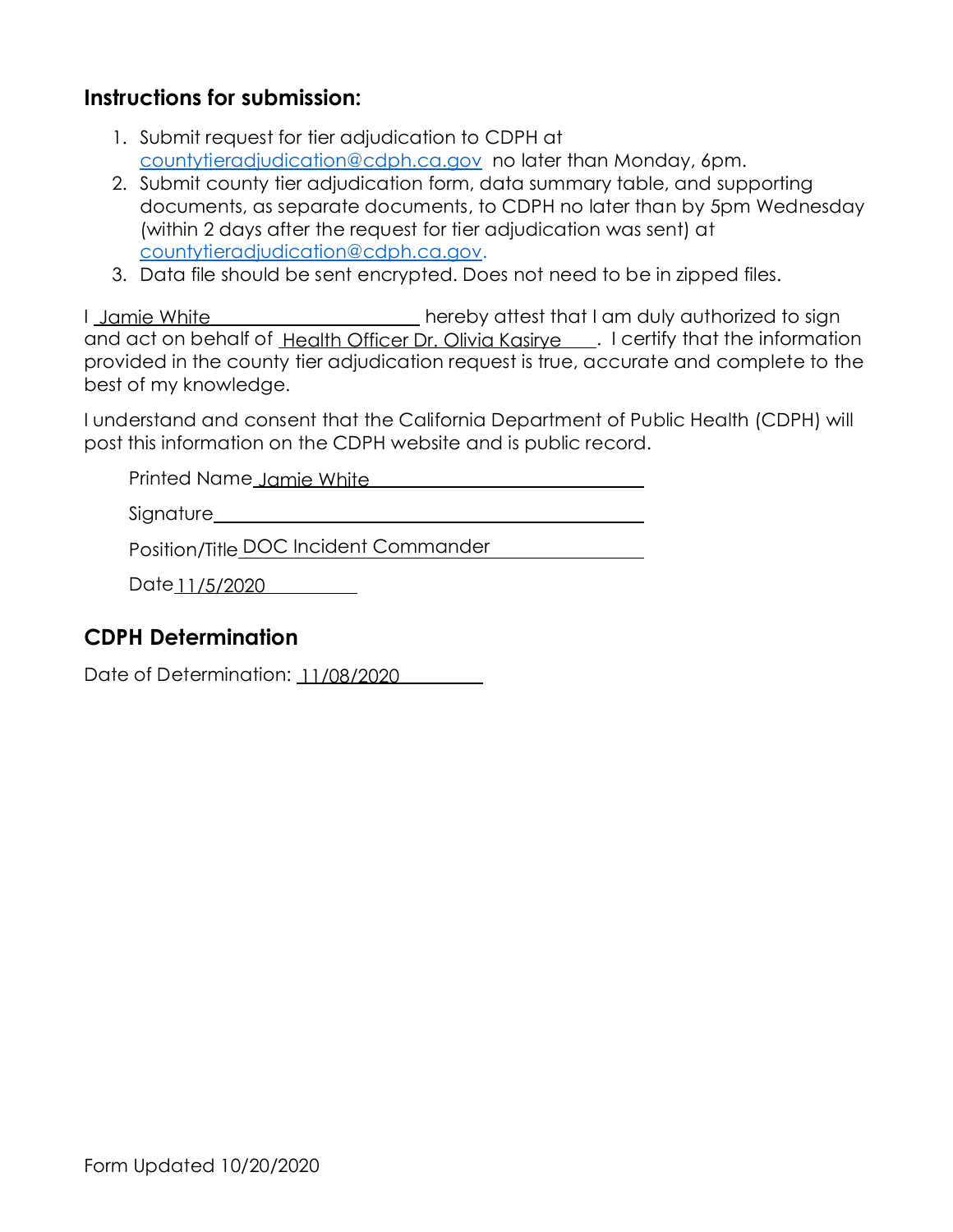## **[Appendix A:](#page-4-0)**

#### **Format Requested: Excel Files (send encrypted email if contains PHI)**

#### **1. Metric: Adjusted Case rate discrepancy- related adjudication**

*Fields that we need information on:*

| Test Submitter | Episode Unique |           | <b>IELR or non-ELR</b> | Test info  | Confirmation of                                   |
|----------------|----------------|-----------|------------------------|------------|---------------------------------------------------|
|                | ⊩Date*         | 'Case IDs |                        | (positive/ | Address (county<br>$ negative $ suffices) of case |

\* Data should align with dates used for CDPH tier assignment.

#### **2. Metric: Testing Positivity and/or Volume discrepancy- related adjudication**

*Fields that we need information on:*

| Test Submitter1 Specimen   Unique |                             | $ ELR$ or | Test info      | Type of                    | <i>Confirmation</i> |
|-----------------------------------|-----------------------------|-----------|----------------|----------------------------|---------------------|
|                                   | collection Case IDs non-ELR |           | $ $ (positive/ | test used                  | <b>of Address</b>   |
|                                   | date*                       |           | negative)      | $ $ (PCR/Antig $ $ (county |                     |
|                                   |                             |           |                | en/POC                     | suffices) of        |
|                                   |                             |           |                |                            | case                |

\* Data should align with dates used for CDPH tier assignment.

#### **Download the [Tier Adjudication Summary Table](https://www.cdph.ca.gov/Programs/CID/DCDC/CDPH%20Document%20Library/COVID-19/tier-adjudication-summary-table.xlsx) (Excel)**

<sup>&</sup>lt;sup>1</sup> Counties are requested to submit a list of labs that are not reporting to CalREDIE via ELR or CalREDIE compatible csv files. Please indicate if these labs are currently in the process of onboarding onto CalREDIE.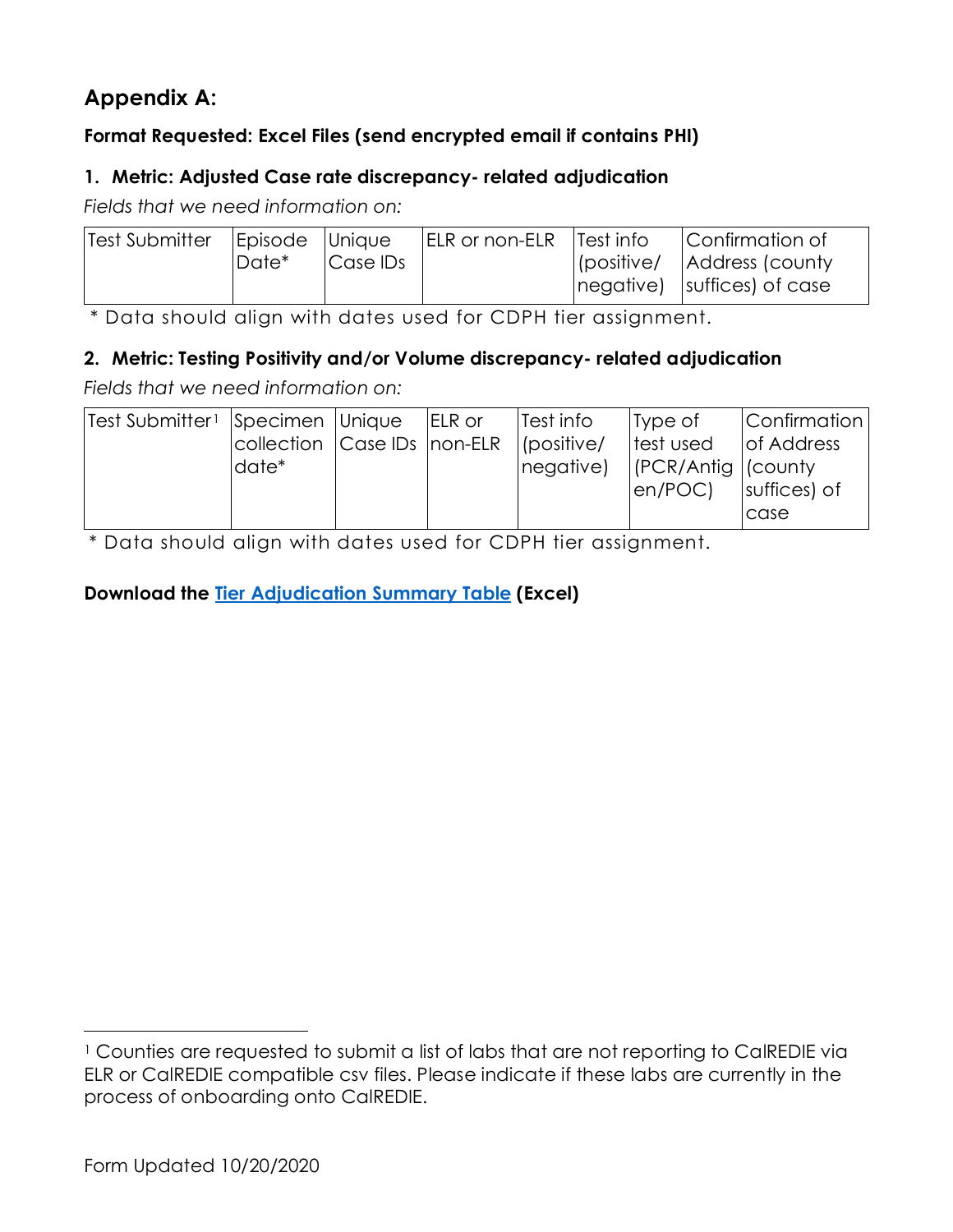## <span id="page-4-0"></span>**Appendix A:**

#### **Format Requested: Excel Files (send encrypted email if contains PHI)**

#### **1. Metric: Adjusted Case rate discrepancy- related adjudication**

*Fields that we need information on:*

| Test Submitter | Episode Unique |          | <b>IELR or non-ELR</b> | Test info  | Confirmation of                                   |
|----------------|----------------|----------|------------------------|------------|---------------------------------------------------|
|                | ⊩Date*         | Case IDs |                        | (positive/ | Address (county<br>$ negative $ suffices) of case |

\* Data should align with dates used for CDPH tier assignment.

#### **2. Metric: Testing Positivity and/or Volume discrepancy- related adjudication**

*Fields that we need information on:*

| Test Submitter1 Specimen   Unique |                             | $ ELR$ or | Test info      | Type of                    | <i>Confirmation</i> |
|-----------------------------------|-----------------------------|-----------|----------------|----------------------------|---------------------|
|                                   | collection Case IDs non-ELR |           | $ $ (positive/ | test used                  | <b>of Address</b>   |
|                                   | date*                       |           | negative)      | $ $ (PCR/Antig $ $ (county |                     |
|                                   |                             |           |                | en/POC                     | suffices) of        |
|                                   |                             |           |                |                            | case                |

\* Data should align with dates used for CDPH tier assignment.

#### **Download the Tier Adjudication Summary Table (Excel)**

Form Updated 10/20/20

<span id="page-4-1"></span><sup>&</sup>lt;sup>1</sup> Counties are requested to submit a list of labs that are not reporting to CalREDIE via ELR or CalREDIE compatible csv files. Please indicate if these labs are currently in the process of onboarding onto CalREDIE.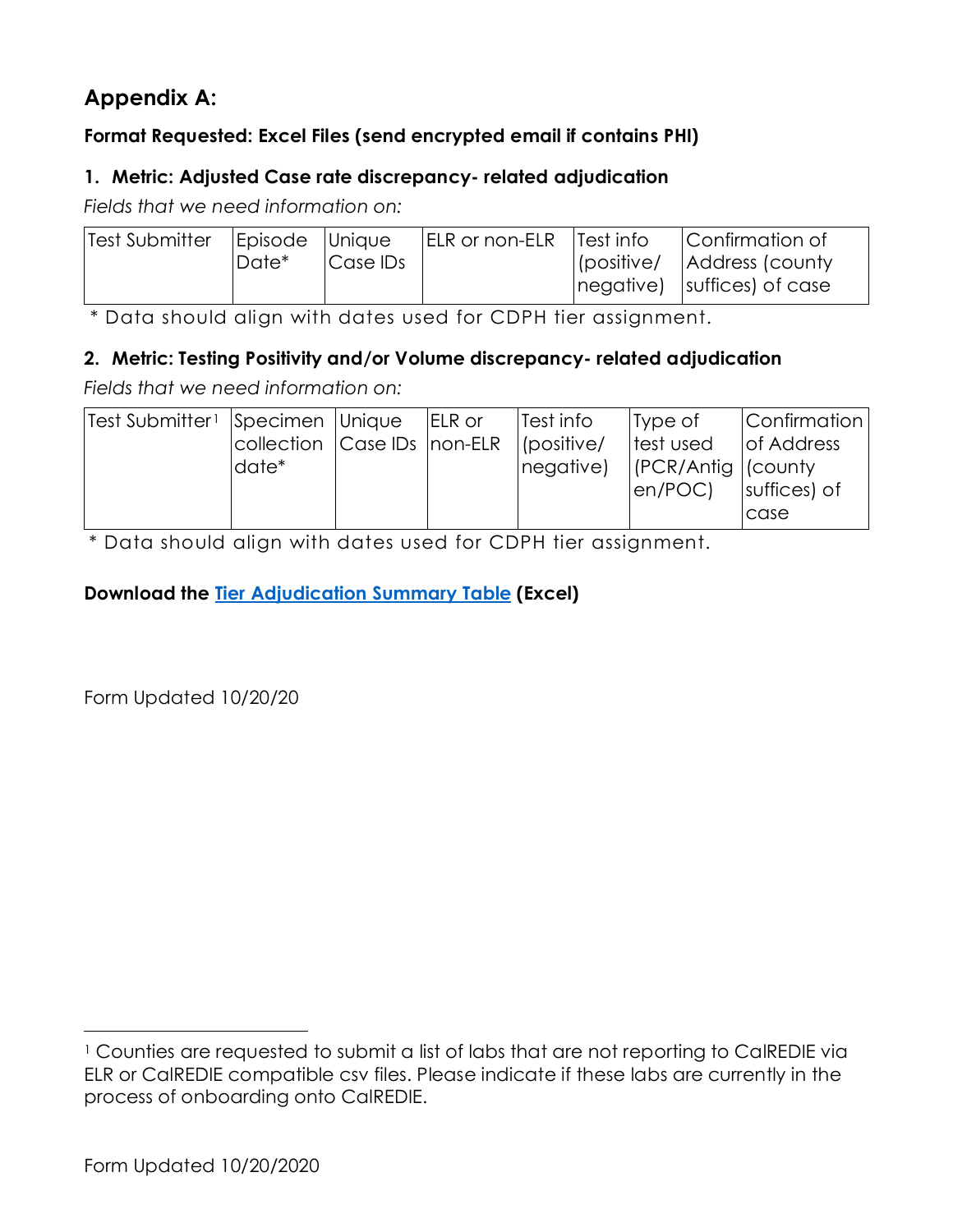# **Blueprint for a Safer Economy**

COVID-19 County Tier Adjudication



## For the county of: Sacramento

Requested week for Tier Assignment Adjudication: 11/04/2020

## **Summary**

Sacramento County requests tier adjudication on the grounds of data discrepancy pertaining to both the adjusted case rate and the positivity rate. County states that the discrepancy in the adjusted case rate incorrectly pushed Sacramento County into the Purple Tier (Tier 1) for the 11/4/2020 tier assignment week.

County states that the source of the discrepancy is at minimum 40 apparent false positive SARS-CoV-2 results. An unusually high number of positive PCR test results were noted among asymptomatic individuals, including several staff at a long-term care facility (LTCF), thus alerting the County to a potential problem with either the collection and transport of specimens or the validity of some tests performed by the laboratory. The LTCF collected a separate specimen from each of the 40 individuals about 24 hours following the initial specimen collection. All 40 of these specimens returned negative PCR results for SARS-CoV-2 at Pacific Medical Laboratory (PML). The County coordinated sending ten of the original specimens to VRDL for re-testing. Nine of the ten samples returned positive but with a cycle threshold (CT) value of >33 and one was inconclusive using the CDC rRt-PCR assay. Specimens were only retained by the laboratory for three days, so the other specimens were not available for retesting.

The same lab also reported 189 positive cases for the time period associated with the 11/4/2020 tier assignment week.

County epidemiologists pulled data from CalREDIE on 11/4/2020 and used similar methodology as the State to calculate the possible range of true adjusted case rate for disease for the 11/4/2020 tier assignment week. County is assuming that if all 189 cases were false positives, the adjusted case rate would